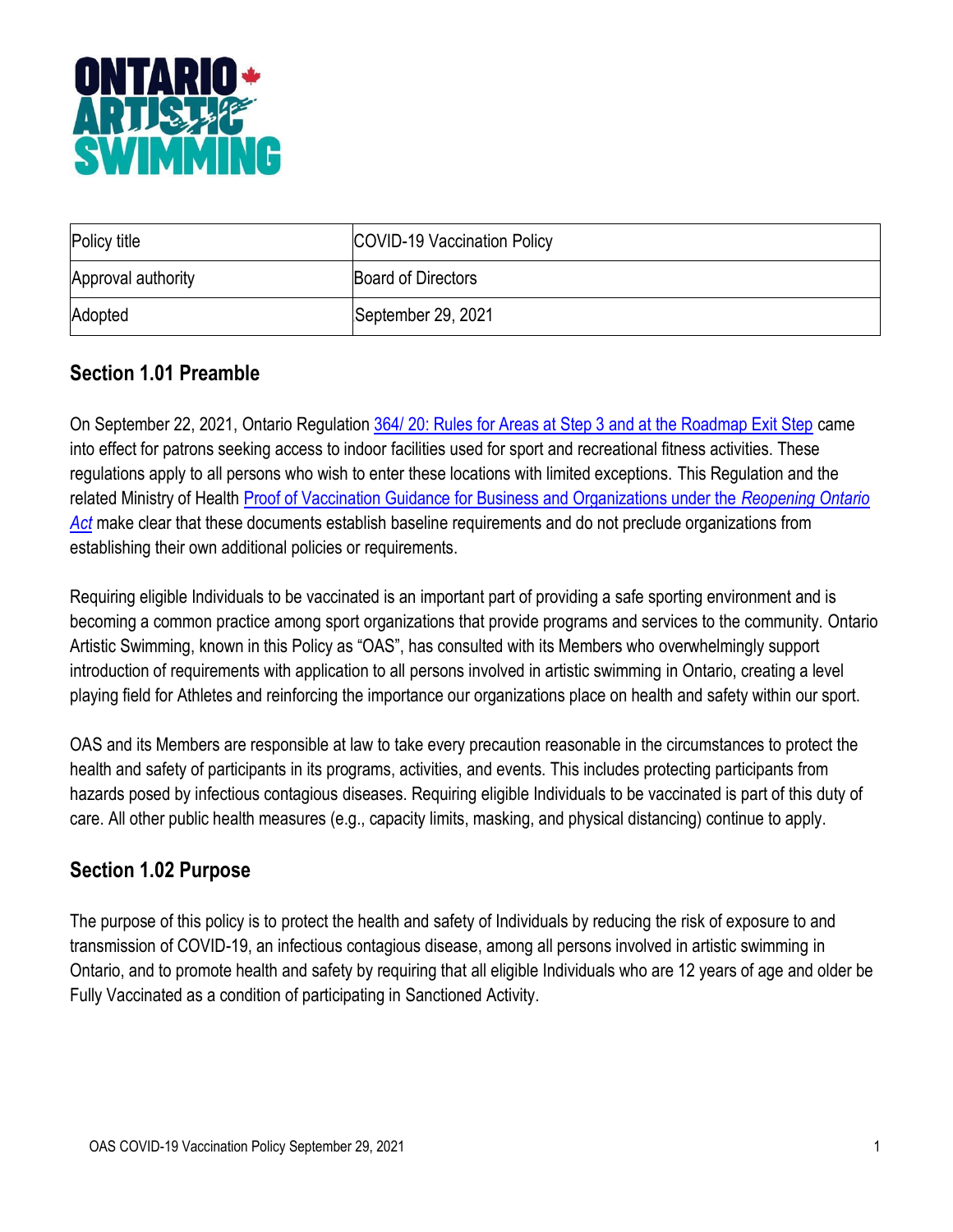

## **Section 1.03 Definitions**

The following terms have these meanings in this Policy:

- a. "Accepted COVID-19 Vaccine" means a COVID-19 vaccine that has been authorized for use by Health Canada;
- b. "Athlete" means any individual participating in the sport of artistic swimming, for recreational or competitive purposes, who is registered with OAS or an OAS Member;
- c. "CAS" means Canada Artistic Swimming;
- d. "Coach" means an individual certified by the Coaching Association of Canada (CAC) and registered with CAS and OAS as an artistic swimming coach;
- e. "Fully Vaccinated" means individuals who have proof of vaccination and have received all recommended doses of a Health Canada authorized COVID-19 vaccine or a combination of Health Canada authorized vaccines with at least the minimum recommended interval between doses. All vaccines administered outside of Ontario should be verified by public health units to receive vaccination receipts. A person is considered fully vaccinated 14-days after receiving their final dose;
- f. "Including" means including but not limited to;
- g. "Individuals" means any individual that has fulfilled the requirements of registration as required by CAS and OAS as well as all individuals engaged on a volunteer or contractual basis in Sanctioned Activity with OAS or its Members. Individuals includes employees, Athletes, Coaches, Officials, volunteers, parents, Support Personnel, contractors, and suppliers, as applicable;
- h. "Member" means any Competitive, Recreational, Scholastic, University artistic swimming club or AquaGO! or Trillium awards program provider registered with OAS;
- i. "Officials" means all judges including practice judges, referees, and scorers recognized by OAS, CAS, or FINA;
- j. "O. Reg. 364/20" means Ontario regulation 364/ 20: Rules for Areas at Step 3 and at the Roadmap Exit Step;
- k. "Parents" means parents or guardians of a person registered with OAS or an OAS Member;
- l. "Registrant" means any Member or Individual that has fulfilled the registration requirements in the OAS or OAS Member By-laws and has paid any associated registration fees to OAS or the OAS Member;
- m. "Sanctioned Activity" means day-to-day activities of OAS and its Members including training or practices, meetings, workshops, exhibitions, conferences, competitions, trials or selection events, and any other activities or events sanctioned or organized by OAS or OAS Members; and
- n. "Support Personnel" means any person other than a Coach supporting the development of an Athlete at all LTAD stages including fitness trainers, sport science specialists, health care practitioners, and specialists affiliated with or recognized by CAS, OAS, or an OAS Member.

#### **Section 1.04 Application**

This policy applies to OAS, its Members, Registrants, and any other Individual engaged in Sanctioned Activity with OAS or its Members.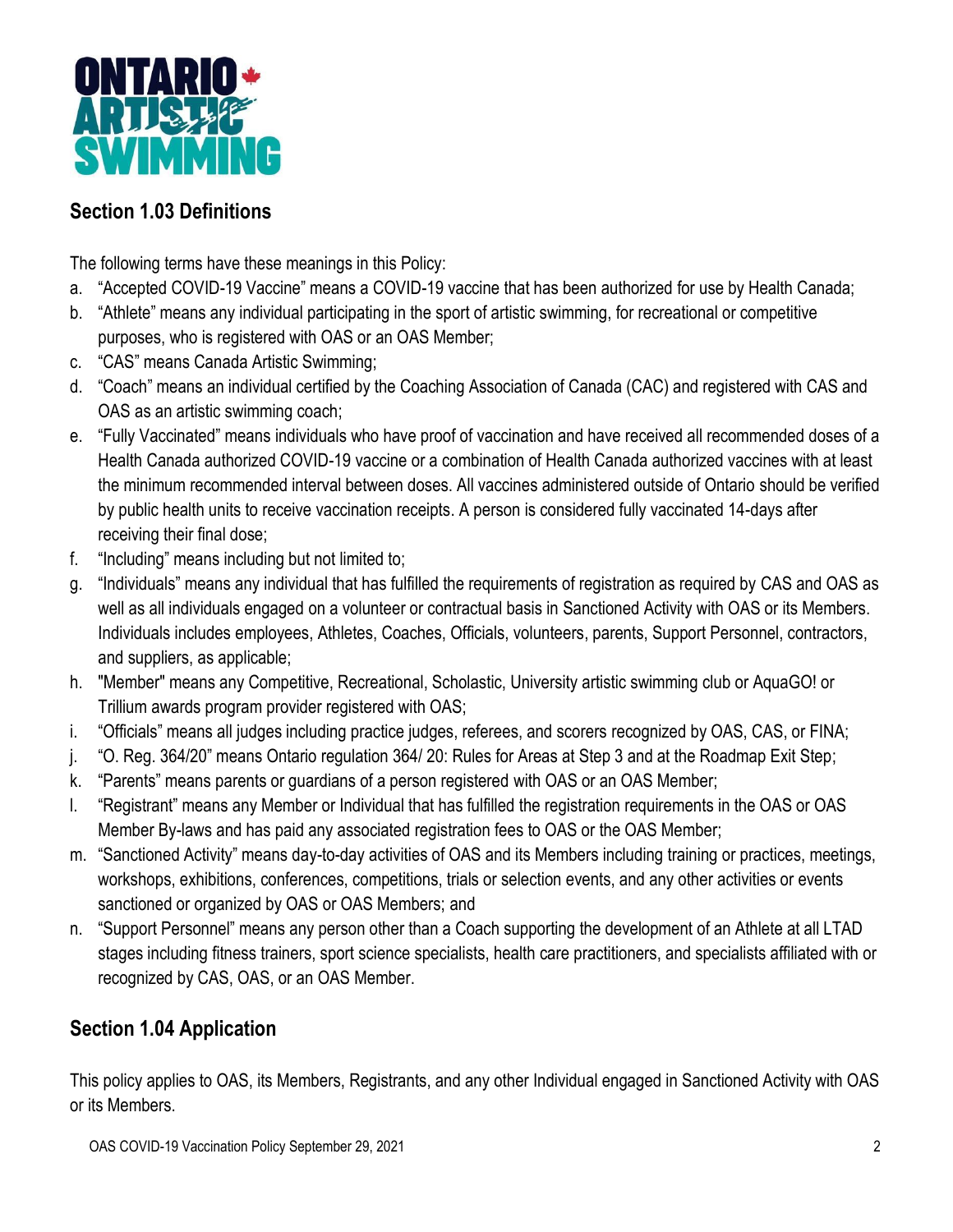

Any relevant legislation, regulation, or rules that Individuals might be subject to that impose a more stringent COVID-19 vaccination requirement shall take precedence over this Policy. Individuals accessing facilities that have stricter guidelines than set out in this Policy must abide by the permit conditions of use.

## **Section 1.05 Policy Statement**

OAS and its Members require that all Individuals who are 12 years of age and older who are eligible to receive their COVID-19 vaccines must show proof of identification and proof of vaccination as described in O. Reg. 364/ 20 to a designated member of their organization to attend or participate in Sanctioned Activity. Provincially defined medical exemptions apply.

## **Section 1.06 Youth Aged 12 to 17**

OAS and its Members recognize that youth between the ages of 12 and 17 have only recently been eligible to receive their COVID-19 vaccines. To support our youth participants, OAS and its Members will phase in vaccination requirements for this age group. All Individuals aged 12 to 17 are required to be Fully Vaccinated with an Accepted COVID-19 Vaccine within eight (8) weeks of this Policy coming into effect or turning 12 years old.

OAS Members may choose to waive vaccination requirements for Athletes aged 12 to 17 registered in short-term AquaGO! or other recreational programming between September and December 2021. No exceptions will be made for competitive including Regional League Athletes or Athletes registered in full-year recreational programming. From January 1, 2022, forward all youth aged 12 to 17 who are eligible to receive their COVID-19 vaccines must show proof of identification and proof of vaccination in order to attend or participate in Sanctioned Activity.

Youth aged 12 to 17 accessing facilities that have stricter guidelines than set out in this Policy must abide by the permit conditions of use.

#### **Section 1.07 Employees**

Unless a medical exemption applies, all OAS and OAS Member employees are required to be Fully Vaccinated with an Accepted COVID-19 Vaccine within eight (8) weeks of this Policy coming into effect. For this limited time, the negative result of a COVID-19 rapid antigen test conducted every 72 hours within a work week or within 24 hours of attending the workplace if away for more than 48 hours may be provided instead of proof of being Fully Vaccinated.

OAS or OAS Member employees who are able to demonstrate a valid medical exemption must participate in rapid antigen testing whenever their job duties require in-person interaction with Individuals that cannot be completed from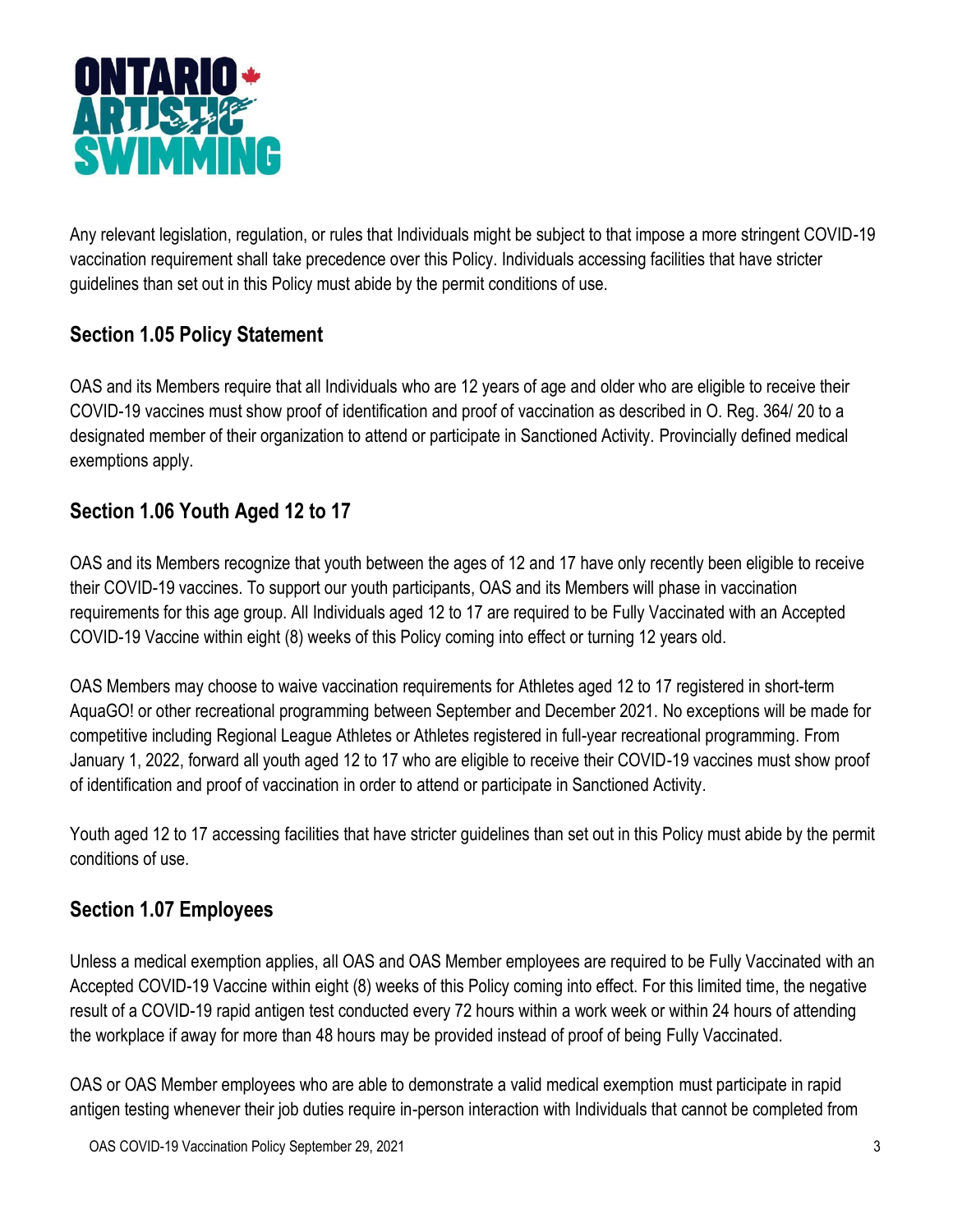

remote environment. Employees accessing facilities that have stricter guidelines than set out in this Policy must abide by the permit conditions of use.

New OAS or OAS Member employees are required to show proof of identification and proof of vaccination or a valid medical exemption as a condition of being hired.

# **Section 1.08 Refusal to Comply**

An Individual that refuses to receive their COVID-19 vaccines or show proof of identification and proof of vaccination as described in O. Reg. 364/ 20 to a designated member of their organization is ineligible to participate in Sanctioned Activity. Provincially defined medical exemptions apply.

## **Section 1.09 Exemptions**

The proof of identification and proof of vaccination against COVID-19 requirements do not apply to:

- a. Children under 12 years of age;
- b. Individuals who provide proof of identification and a written document, completed and supplied by a physician (designated as "MD") or by a registered nurse in the extended class (designated as "Registered Nurse (Extended Class", "RN(EC)", Nurse Practitioner, or "NP") as described in O. Reg. 364/20 and stating that the individual is exempt for a medical reason from being fully vaccinated against COVID-19 and the effective time-period for the medical reason. Please refer to Appendix B for the COVID-19 Vaccination Medical Exemption Form that should be completed by any Individual requesting a medical exemption. The Ontario Ministry of Health has provided guidance on medical exemptions to COVID-19 vaccinations, which is available [here.](https://health.gov.on.ca/en/pro/programs/publichealth/coronavirus/docs/vaccine/medical_exemptions_to_vaccination.pdf)

## **Section 1.10 Acceptable Documentation**

Acceptable documents serving as evidence of proof of identification and proof of vaccination are set out in O. Reg. 364/20 and the related Ministry of Health Proof of Vaccination Guidance, which sets out the process and steps required for confirming vaccination starting on [Page 8.](https://www.health.gov.on.ca/en/pro/programs/publichealth/coronavirus/docs/guidance_proof_of_vaccination_for_businesses_and_organizations.pdf) Please also refer to Appendix A for additional details.

## **Section 1.11 Record Keeping**

OAS or the OAS Member will designate a member of their organization to maintain a list of Individuals who have provided the required proof of identification and proof of being Fully Vaccinated. This list will include the date on which the required information was reviewed. This list may be provided to other organizations or facilities as needed to facilitate OAS or the OAS Member's compliance with vaccination requirements. It is recognized that this list contains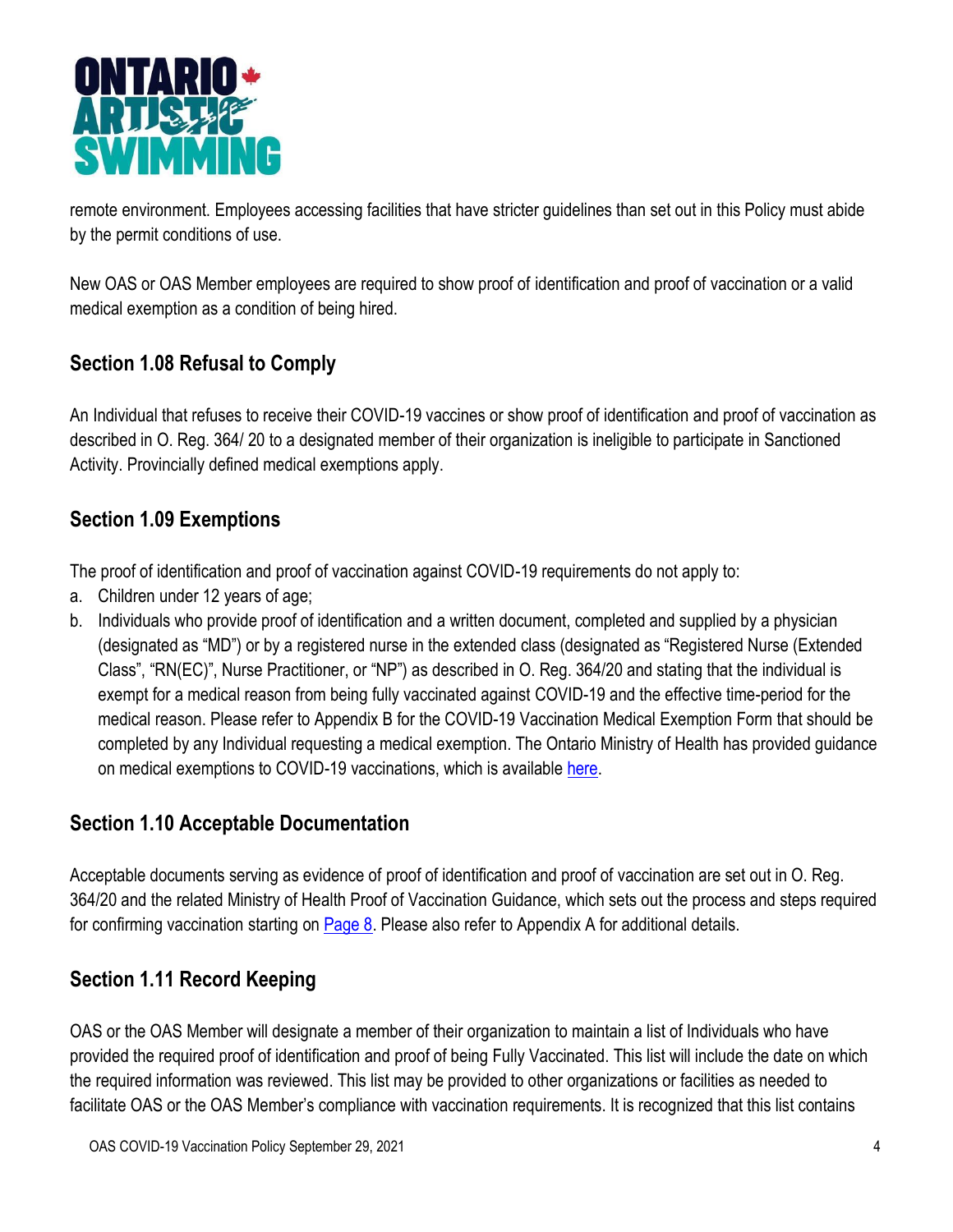

personal information and OAS and the OAS Member will act to always ensure that only those organizations or facilities that require the information have access to the list.

OAS or the OAS Member will not retain copies of proof of identification or vaccination.

#### **Section 1.12 Effective Date**

This Policy goes into effect on September 30, 2021. The Policy will be revoked when public health guidance no longer recommends a COVID-19 vaccination policy.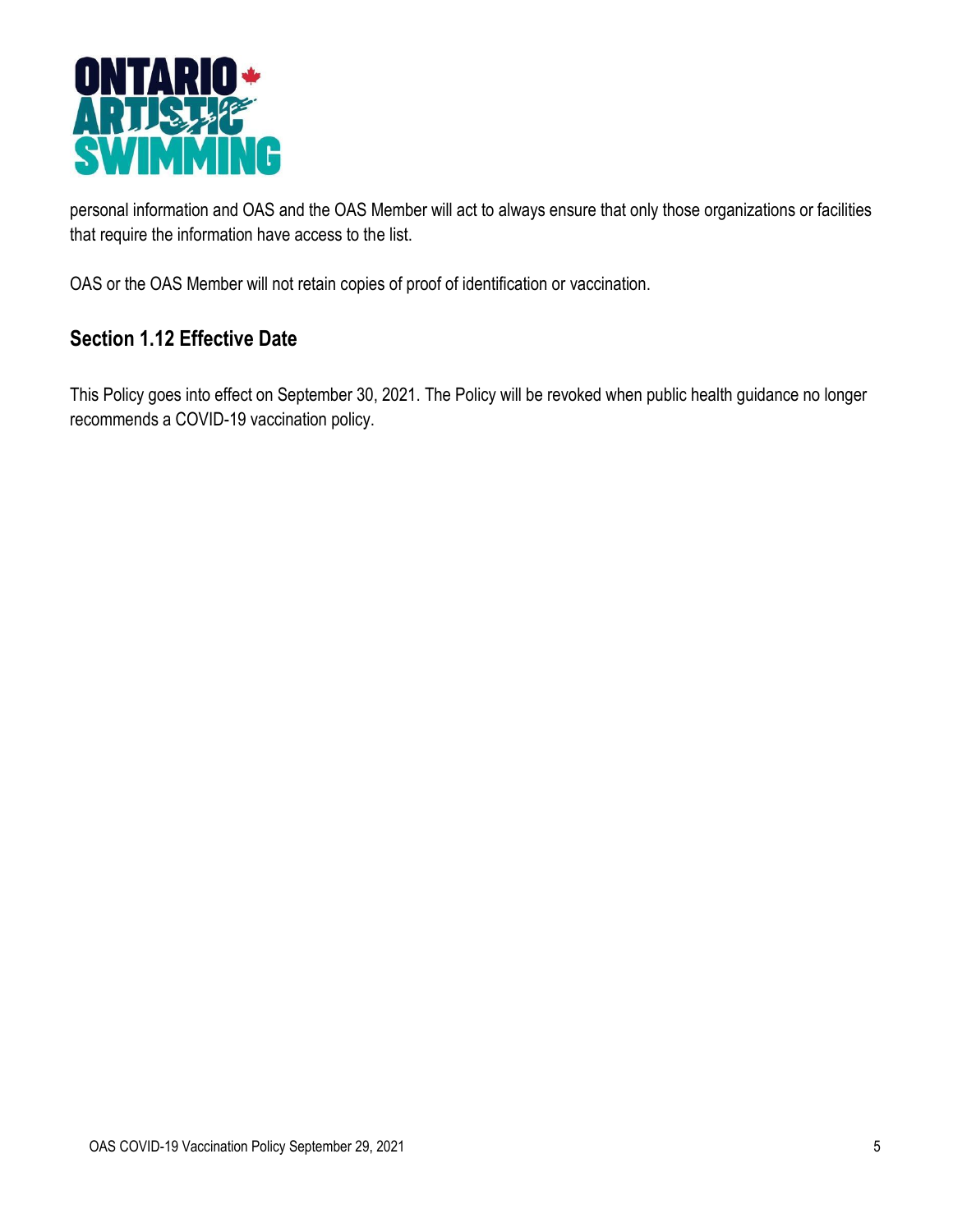

#### **Appendix A – Acceptable Documentation**

The following is an excerpt from the Ministry of Health Proof of Vaccination Guidance for Business and Organizations under the *[Reopening Ontario Act](https://www.health.gov.on.ca/en/pro/programs/publichealth/coronavirus/docs/guidance_proof_of_vaccination_for_businesses_and_organizations.pdf)* on the vaccine certification process from September 22 to October 22, 2021. The Ontario government is in the process of developing an enhanced digital vaccine certificate with a unique Quick Response (QR) code and accompanying verification application that will allow users to verify their vaccination status securely and safely when scanned. The enhanced digital vaccine certificate and verification application that will allow organizations to read the QR code will be available beginning October 22, 2021.

#### Process/Steps Required

- 1. Match the name and the date of birth of the patron listed on the vaccination receipt against the name and date of birth on a piece of identification.
- 2. Verify the receipt is either (a) an Ontario receipt issued at the time of vaccination or



Figure 1 Sample Email Receipt any format of receipt downloaded from Ontario.ca that shows the holder is fully vaccinated against COVID-19 (b) a receipt signed by an Indigenous Health Provider, or (c) a receipt from another jurisdiction that shows the holder is fully vaccinated against COVID-19.

- 3. Verify that the receipt shows that the holder is fully vaccinated.
- 4. Verify that the date of administration of the final shot in the series is at least fourteen days prior to the date the patron is seeking access to the business or organization.

# **Proving Identity**

To be valid, identification must include the individual's name and date of birth. Photo identification is not required.

Examples of the types of identification that are acceptable include:

- Birth certificate
- Citizenship card
- Driver's license
- Government (Ontario or otherwise) issued identification card
- Indian Status Card/ Indigenous Membership Card

OAS COVID-19 Vaccination Policy September 29, 2021 6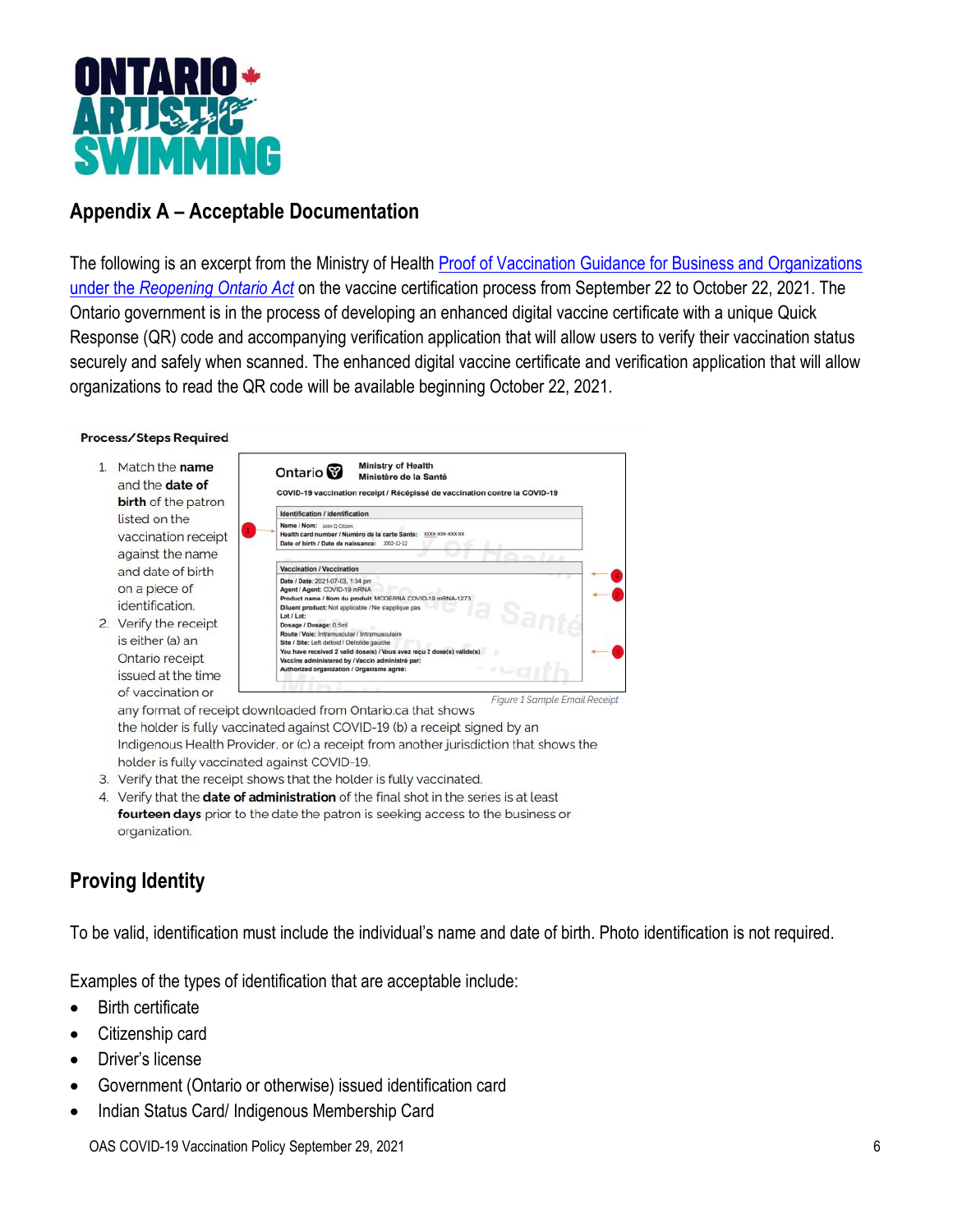

- Passport
- Permanent residence card

# **Using Health Cards as Identification**

Individuals may voluntarily offer an Ontario health card for identification purposes, however a person or organization that is not a health information custodian, which includes sports organizations and facilities, must not record or copy the health card number. Individuals also have a right to refuse to provide their health cards. It is an offence under privacy legislation to require the production of a health card or health card number in certain circumstances. Although the Ministry of Health guidance indicates that health cards may be used for proof of identity, the best practice would be to rely on other identification, if at all possible.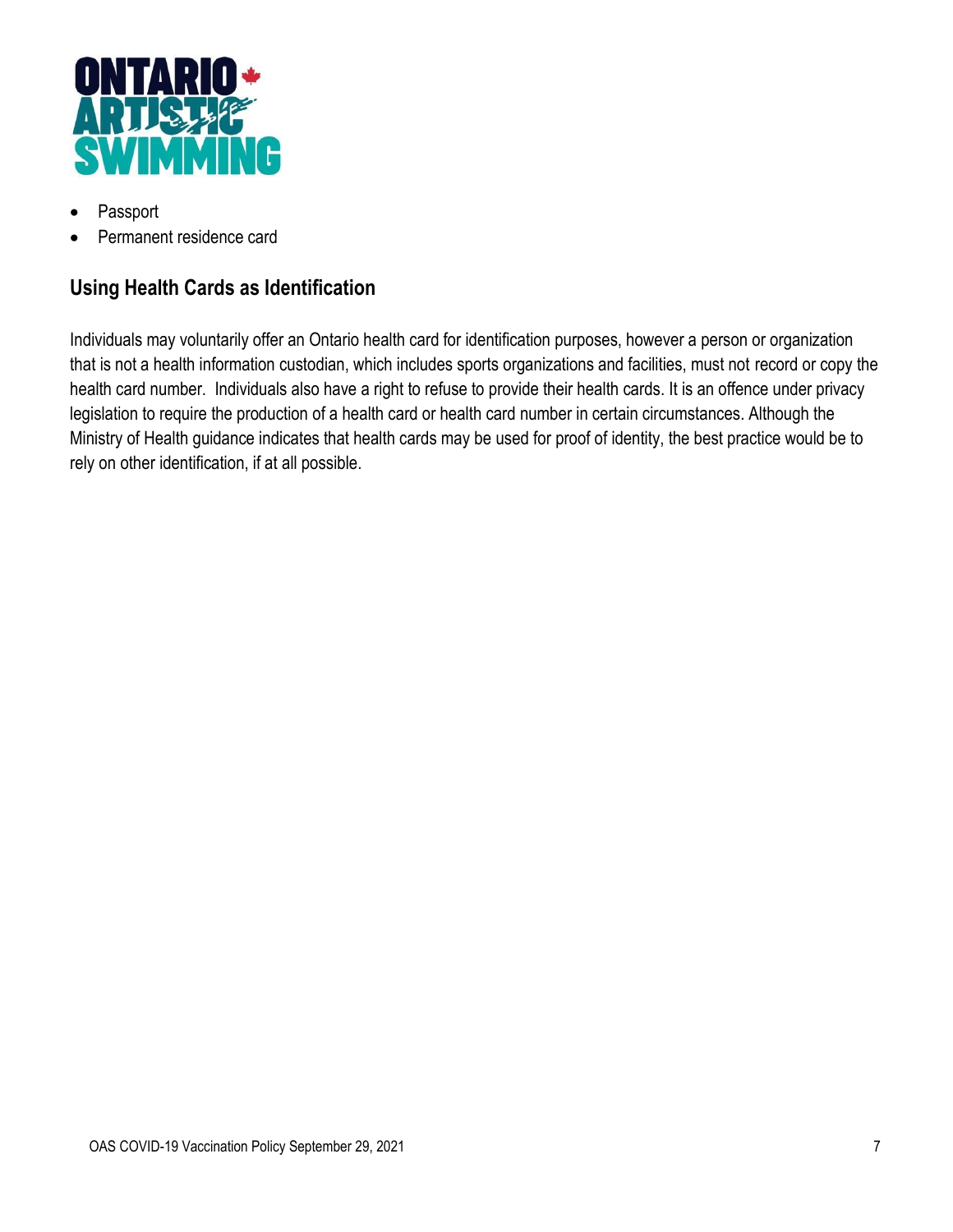

# **Appendix B – COVID-19 Vaccination Medical Exemption Form Template**

# **COVID-19 VACCINATION MEDICAL EXEMPTION FORM**

[Insert Name of Club] will consider requests for exemptions from stakeholders on medical grounds in accordance with the Ontario Artistic Swimming (OAS) COVID-19 Vaccination Policy.

#### PLEASE READ CAREFULLY

- 1. Requests for medical exemption will be considered upon submission of this completed form
- 2. A medical exemption may be granted upon receipt of required documentation signed and certified by a licensed medical doctor
- 3. The duration of the exemption is at the sole discretion of [Insert Name of Club].
- 4. Individuals will be notified of the exemption decision in writing, via the email address provided on this form.
- 5. Incomplete exemption requests will not be reviewed
- 6. All requests will be confidentially reviewed, and decisions will be final and not open to appeal.
- 7. [Insert Name of Club] reserves the right to have submitted exemption forms reviewed by applicable medical and/or legal specialists, or third-party administrator.
- 8. Individuals are permitted to reapply if new documentation or information becomes available.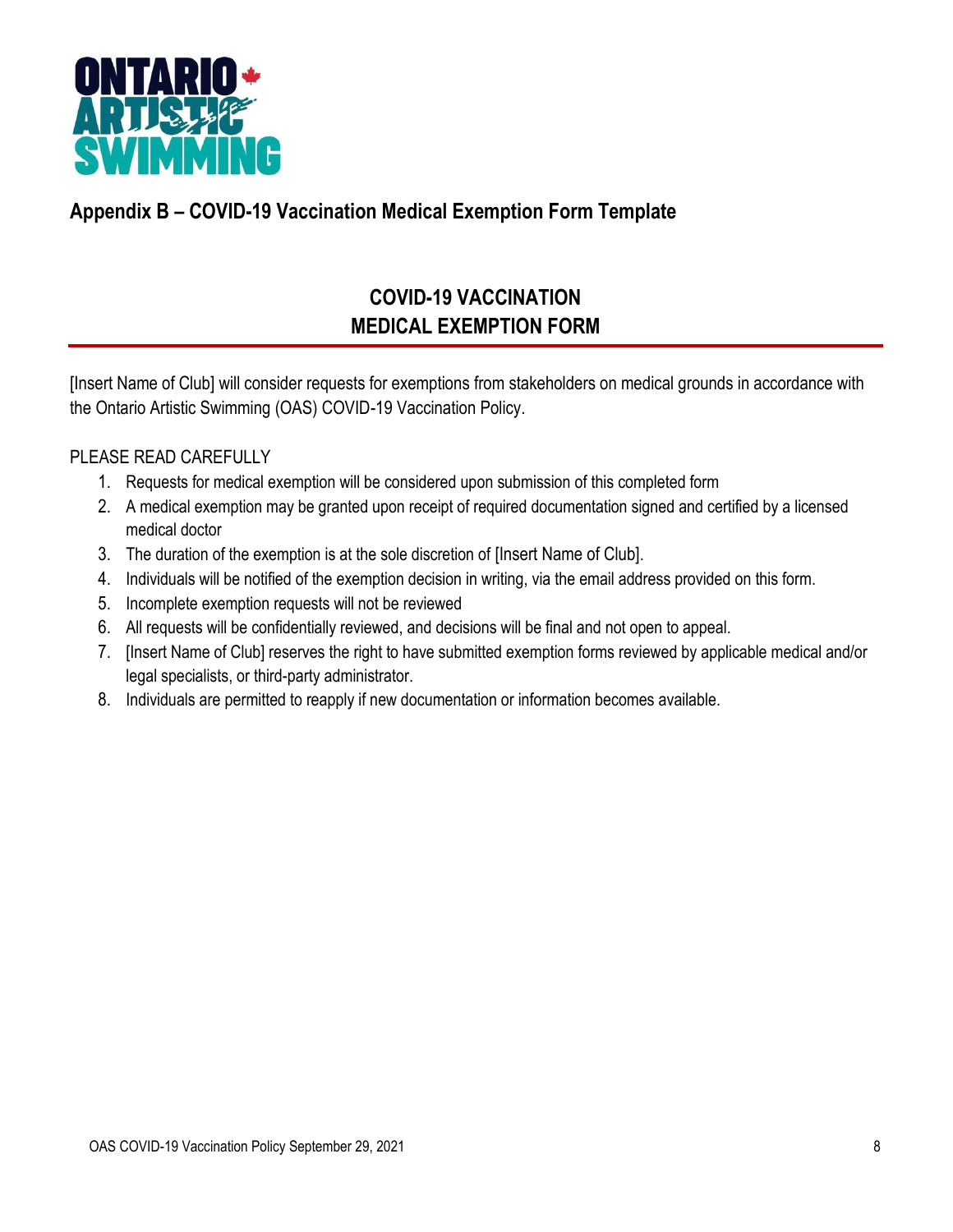

#### Section 1: Application

| Name (First & Last): | Telephone:            |
|----------------------|-----------------------|
| Email Address:       | Role in Organization: |

Please confirm that you have read the following statements by checking the corresponding boxes:

I authorize my licensed medical doctor (MD), registered nurse in the extended class (RN(EC), or Nurse Practitioner (NP) to provide the information requested in this form including my permission to disclose the medical condition for the exemption and, if required, to supply additional information relating to my medical exemption.



I authorize the medical doctor acting on behalf of [Insert Name of Club] to review this submission and communicate with my licensed medical practitioner, registered nurse in the extended class (RN(EC), or Nurse Practitioner (NP) if required, to supply additional information relating to my medical condition.



I authorize [INSERT NAME OF CLUB] to refer my request to a third-party administrator, who may act on behalf of [INSERT NAME OF CLUB] to undertake the review.



I certify that the information I have provided is accurate and complete as of the date of this submission. I understand that I may be subject to disciplinary action up to and termination if any of the information I provided in support of this exemption is found to be false or misleading.

Section 2: Completed by MD, RN(EC), or NP

The following professionals are licensed to practice may complete this form:

- Medical Doctor (MD)
- Registered nurse in the extended class (RN(EC)
- Nurse Practitioner (NP)

(First & Last Name) is requesting a medical intervalse when the state of the state of the state of the state of the state of the state of the state of the state of the state of the state of the state of the state of the st

exemption from being vaccinated from COVID-19.